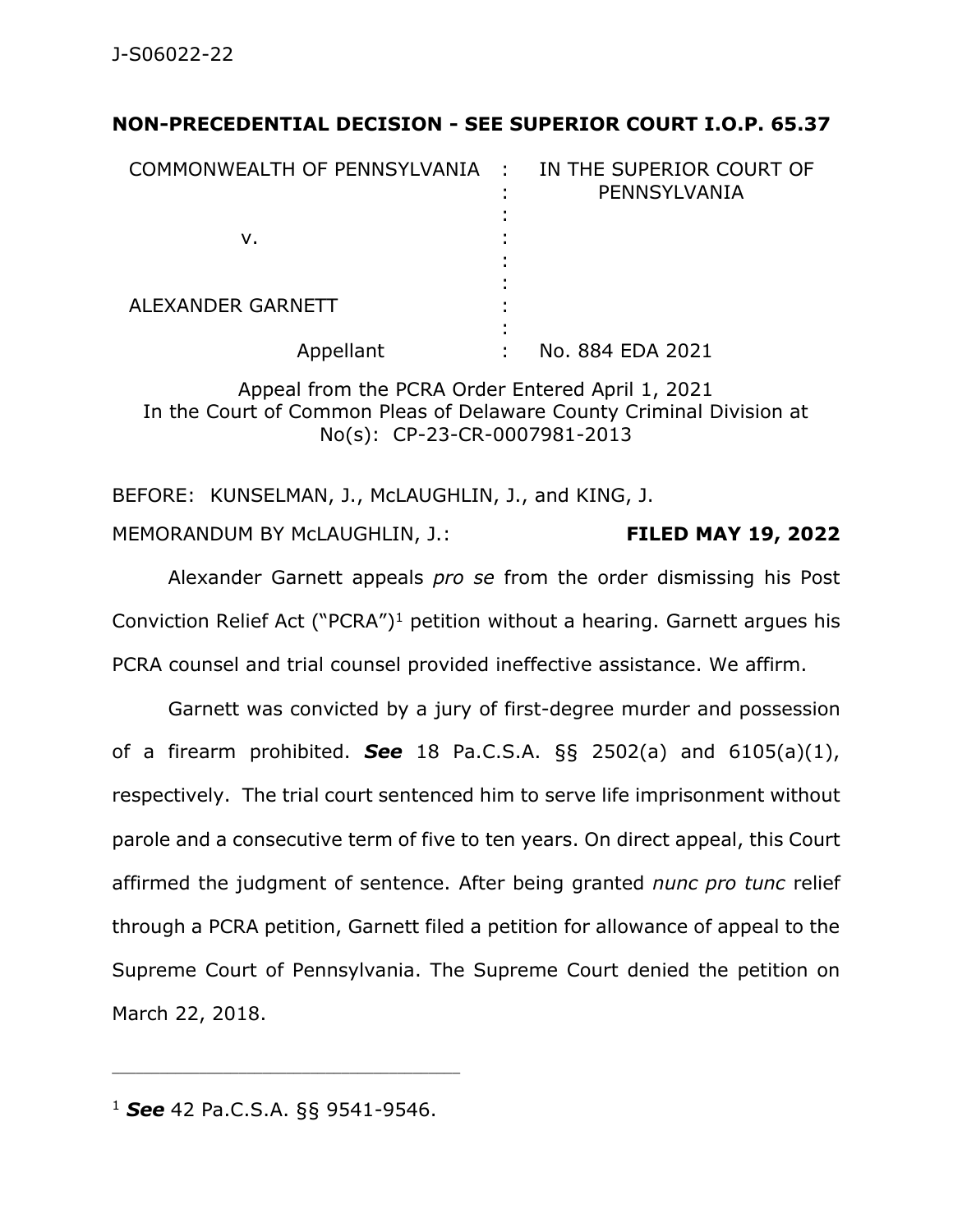Garnett filed the instant PCRA petition on March 20, 2019, raising claims of trial counsel ineffectiveness, and the PCRA court appointed counsel. Counsel filed an application to withdraw and a "no merit" letter.<sup>2</sup> The court issued notice to Garnett of its intent to dismiss the petition without a hearing and permitted counsel to withdraw.<sup>3</sup> After granting Garnett several extensions to the period in which to file a response, and not receiving one before the extensions expired, the court dismissed the petition. The court thereafter received a *pro se* response from Garnett that he had mailed from prison, with a certificate of service pre-dating the deadline. Garnett's response reiterated his issues and additionally contended that his PCRA counsel was ineffective for withdrawing from representation. The court considered the response but did not rescind its dismissal of Garnett's petition. *See Commonwealth v. Bankhead*, 217 A.3d 1245, 1246 n.2 (Pa.Super. 2019) (deeming date of filing by prisoner as date on certificate of service pursuant to prisoner mailbox rule);

PCRA Court Opinion, filed May 5, 2021, at 3. Garnett timely appealed.

Garnett presents the following issues:

1.) Did the PCRA Court violate [Garnett]'s Constitutional Right to Due Process of Law?

<sup>2</sup> *See Commonwealth v. Wrecks*, 931 A.2d 717, 721 (Pa.Super. 2007) (explaining requirements for withdraw from PCRA representation under *Commonwealth v. Turner*, 544 A.2d 927 (Pa. 1988), and *Commonwealth v. Finley*, 550 A.2d 213 (Pa.Super. 1988) (*en banc*)).

<sup>3</sup> *See* Pa.R.Crim.P. 907(1).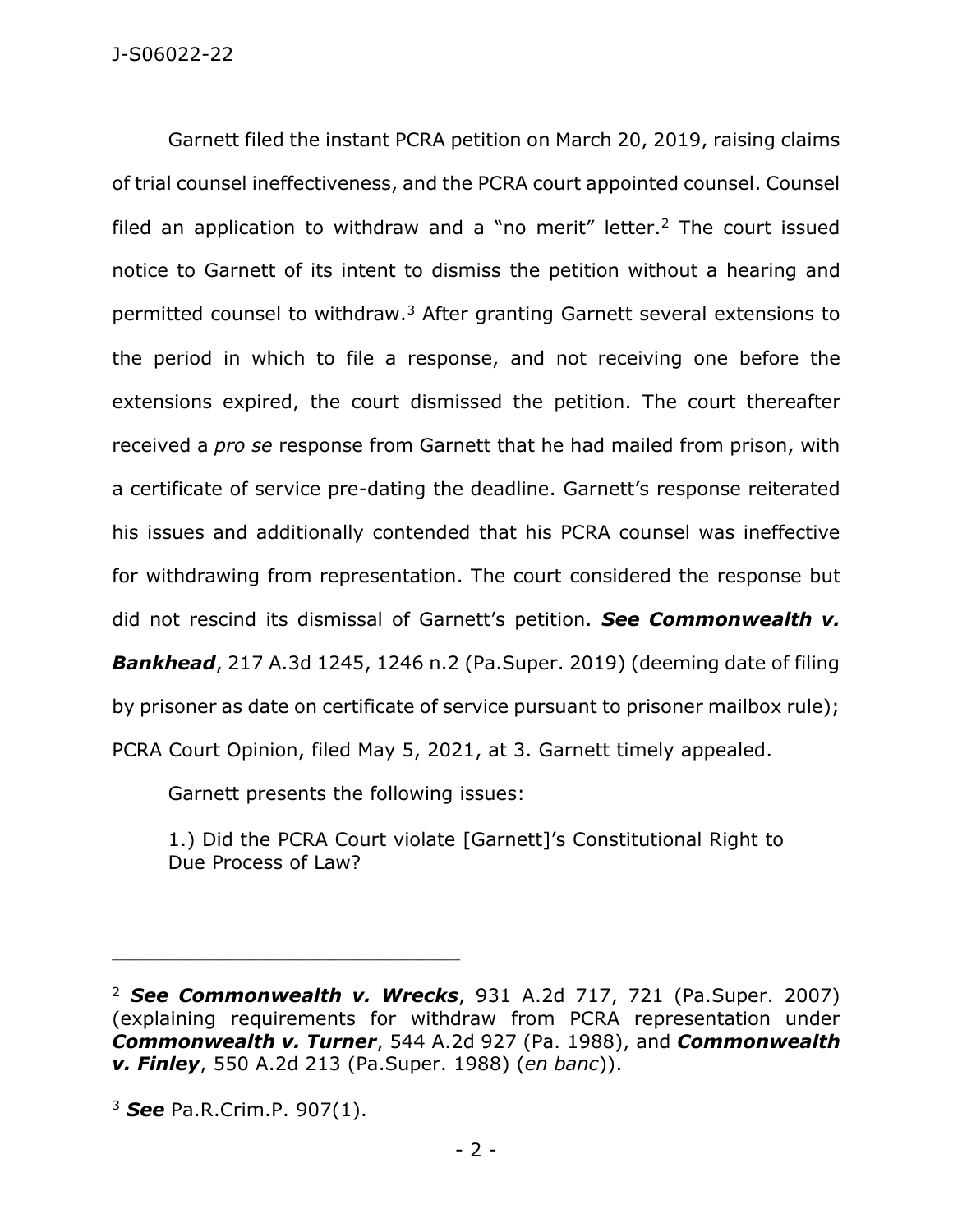2.) Did the PCRA Court abuse [its] discretion when it denied [Garnett] an Evidentiary Hearing on issues of Ineffective Assistance of Counsel and Restoration of his appellate rights?

3.) Did the PCRA Court deprive [Garnett] of his sole means of obtaining collateral relief?

4.) Did appointed PCRA Counsel provide Effective Assistance?

Garnett's Br. at 2 (suggested answers omitted). We reorganize Garnett's issues in the discussion below, for the sake of clarity.

"Our standard of review from the denial of post-conviction relief 'is limited to examining whether the PCRA court's determination is supported by the evidence of record and whether it is free of legal error.'" *Commonwealth v. Ligon*, 206 A.3d 515, 518 (Pa.Super. 2019) (quoting *Commonwealth v. Ousley*, 21 A.3d 1238, 1242 (Pa.Super. 2011)).

Garnett's issues center around allegations that his trial counsel provided ineffective assistance and his PCRA counsel was ineffective for concluding the allegations of trial counsel ineffectiveness lacked merit. Counsel is presumed effective until a petitioner has proven otherwise. *Id.* at 519. A petitioner will prevail on an ineffectiveness claim only where "(1) the underlying legal claim is of arguable merit; (2) counsel's action or inaction lacked any objectively reasonable basis designed to effectuate his client's interest; and (3) prejudice, to the effect that there was a reasonable probability of a different outcome if not for counsel's error." *Id.* (quoting *Commonwealth v. Grove*, 170 A.3d 1127, 1138 (Pa.Super. 2017)). A petitioner presenting a layered ineffectiveness claim must additionally plead and prove that subsequent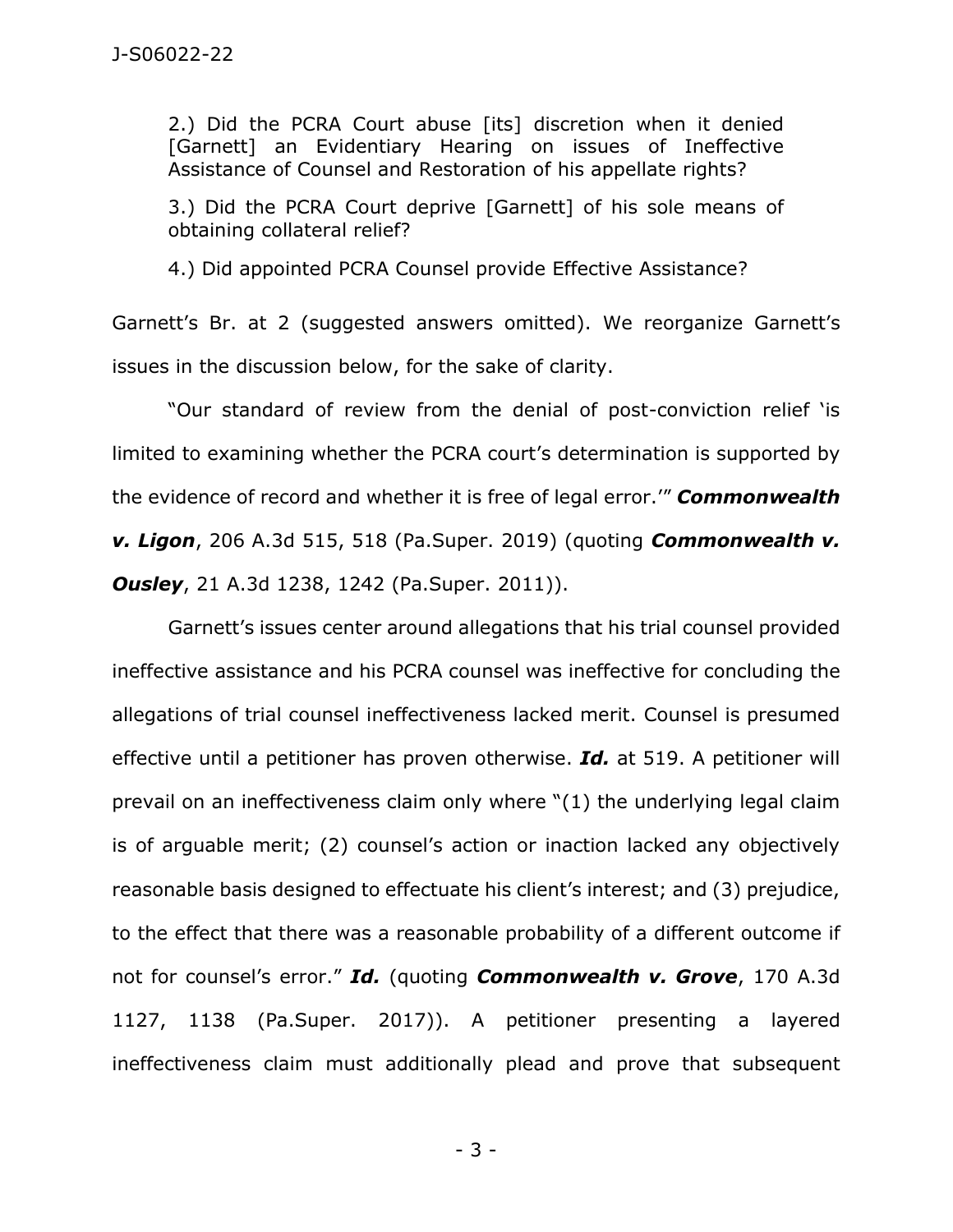counsel was ineffective for failing to raise the ineffectiveness of the counsel who preceded him. *Commonwealth v. Montalvo*, 205 A.3d 274, 286 (Pa. 2019). The PCRA court need only hold a hearing on the allegations where the petitioner has raised genuine issues of material fact. *Commonwealth v. Ellis*, 700 A.2d 948, 960 (Pa.Super. 1997).

Garnett argues his trial counsel was ineffective for two reasons. First, Garnett claims his trial counsel was ineffective for permitting the prosecution to ask the medical examiner a hypothetical question about bullet trajectory. Garnett asserts the Commonwealth's improper questioning was an attempt to persuade the witness that the victim had turned his head towards the shooter, so as to establish that Garnett was the shooter. *See* Garnett's Br. at 7. Garnett argues that although the PCRA court found this issue had previously been litigated on direct appeal, Garnett is raising it for the first time as a matter of trial counsel's ineffectiveness, and doing so at the first opportunity, through these post-conviction proceedings. *Id.* at 6-8, 11; *see also* PCRA Pet., 3/20/19, at 8-12.

Garnett has failed to establish the questioning caused him prejudice, which is necessary to prove a claim of ineffectiveness. *See Ligon*, 206 A.3d at 519. His only mention of prejudice is an assertion at the end of his brief that he "suffered a significant prejudice as a result of trial counsel's deficient performance coupled with prosecutorial misconduct which significantly hindered [his] ability to present an adequate defense." Garnett's Br. at 10. Bald allegations of prejudice are not sufficient to establish ineffective

- 4 -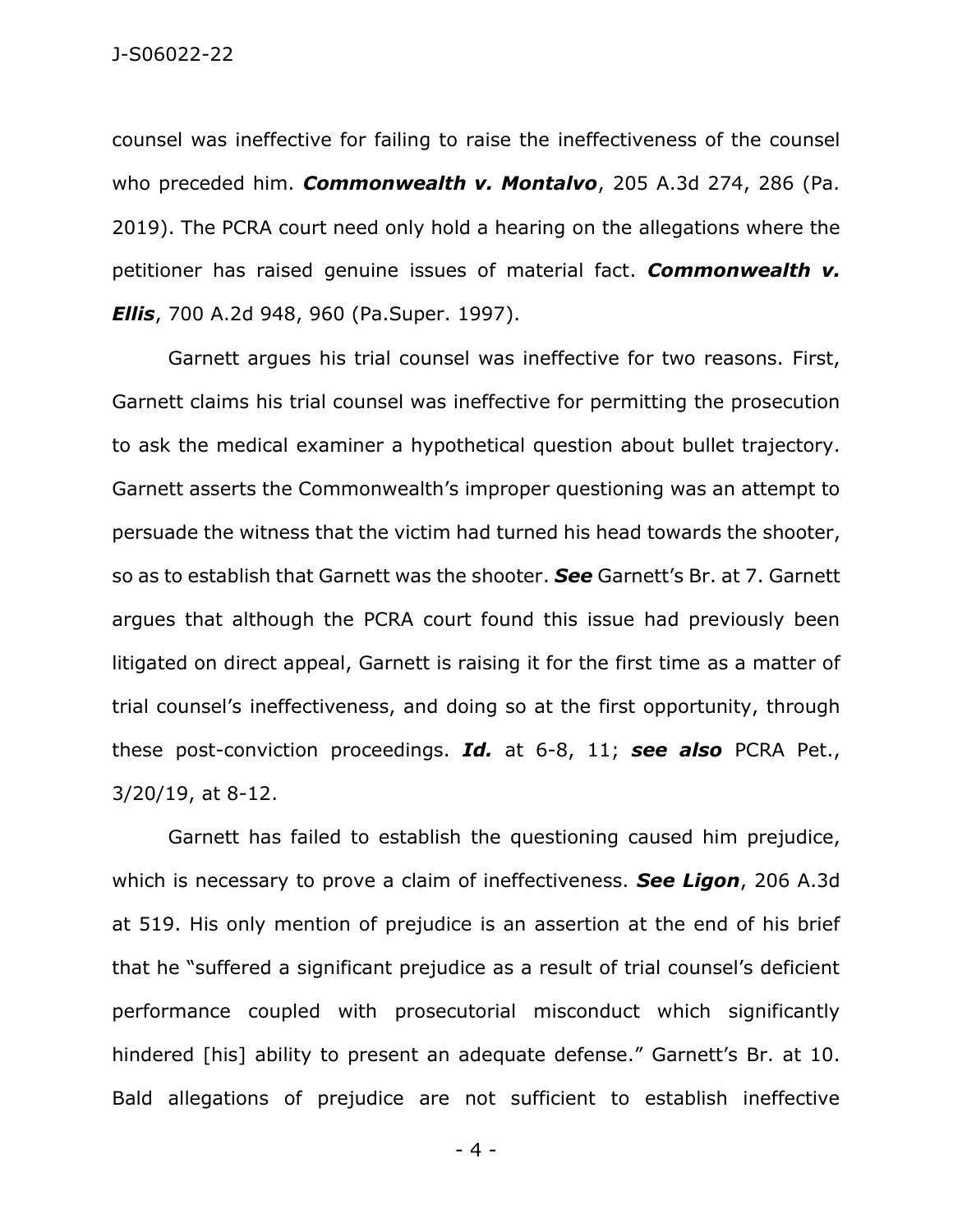assistance of counsel claims. *Commonwealth v. Paddy*, 15 A.3d 431, 443 (Pa. 2011).

Moreover, on direct appeal, Garnett raised the claim that the trial court should not have overruled defense counsel's objection to the hypothetical question. *See Commonwealth v. Garnett*, No. 572 EDA 2015, 2016 WL 2651595, at \*11 (Pa.Super. 2016) (unpublished memorandum). <sup>4</sup> Garnett's ineffectiveness claim therefore fails, because trial counsel cannot be found ineffective for failing to object to the admission of evidence to which counsel did, in fact, object. Likewise, his PCRA counsel was not ineffective for failing to find trial counsel ineffective on this issue.

Second, Garnett argues his trial counsel was ineffective for "permitting the Commonwealth to present evidence against him by stipulation." Garnett's Br. at 9. Garnett complains that trial counsel did not advise him of the stipulations in advance or ensure that the trial court conducted a colloquy of his waiver of his confrontation rights. *See id.* at 9-10.

<sup>4</sup> The prosecutor asked, "Doctor, the injuries you described, if I'm an individual and I'm the shooter, I'm holding a gun behind someone's head and the victim's head is in front of me and it is slightly turned to the left, would I see a similar result?" *Garnett*, 2016 WL 2651595, at \*11. We concluded that even if the ensuing testimony was improper – a question we did not reach – the error of admitting it was harmless, as the witness's answer to the question "was insignificant in comparison to the evidence establishing [Garnett]'s guilt." *Id.* at \*12.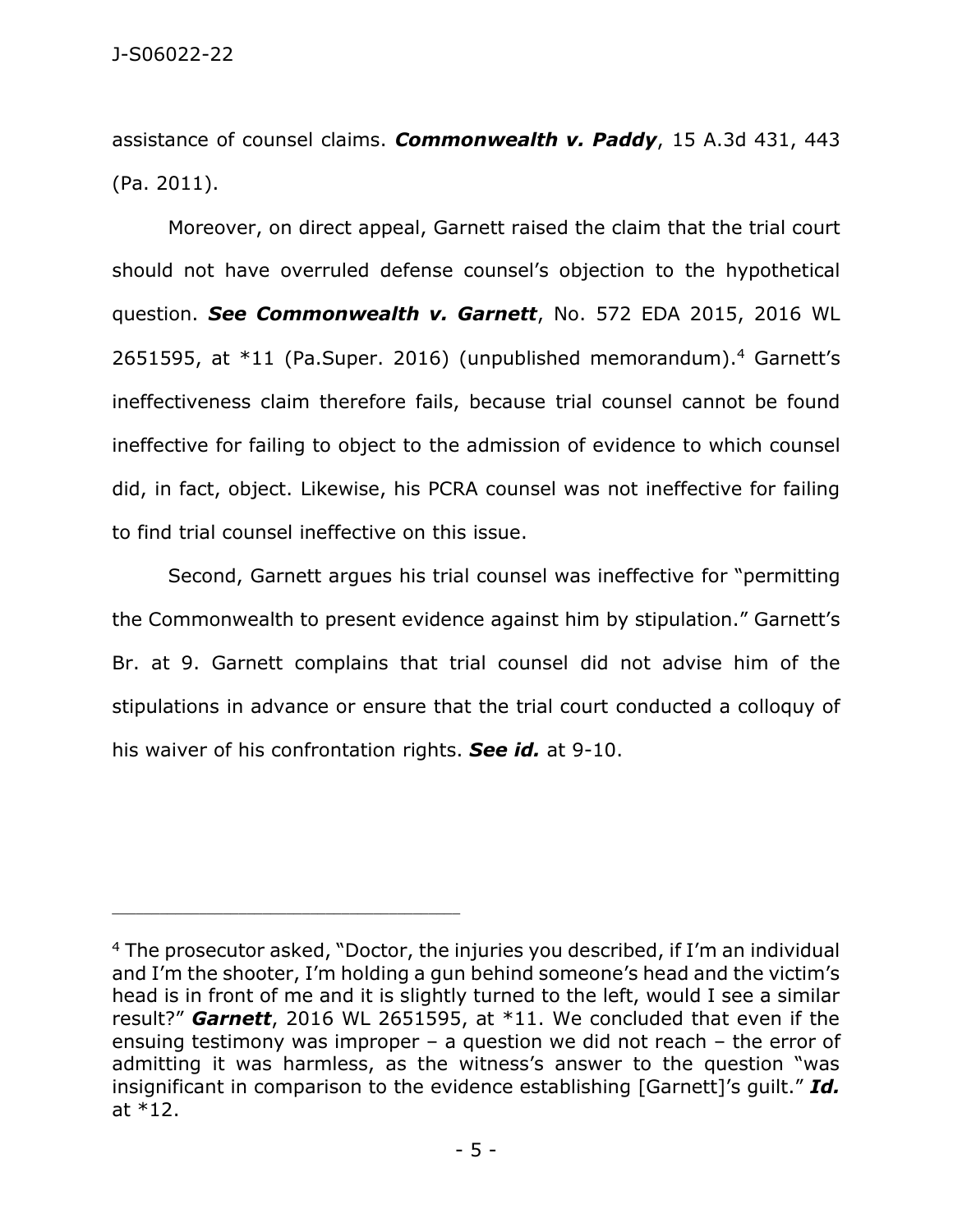Garnett has failed to develop this claim, as he does not explain what evidence was admitted by stipulation. *See* Pa.R.A.P. 2119(c).<sup>5</sup> To the extent the Commonwealth and PCRA court identify the contested evidence, Garnett's issue lacks merit. Defense counsel only stipulated to the authentication of certain items of evidence – including fingerprint and DNA evidence, a business record of Facebook, Inc., and recordings of phone calls made by Garnett while in prison. Counsel did not stipulate that the evidence itself was credible or entitled to any weight. Furthermore, the PCRA court reviewed the stipulations and found no prejudice. The court explained that in each case, the Commonwealth would have called witnesses to authenticate the evidence. PCRA Ct. Op. at 4-5. We agree that Garnett has failed to plead prejudice, as he does not contest the Commonwealth's ability to prove the authenticity of any of this evidence. In addition, although "[a] colloquy ensuring a knowing and voluntary decision is required any time a defendant stipulates to evidence that virtually assures his conviction, because such a stipulation is functionally the same as a guilty plea," *see Commonwealth v. Eichinger*, 108 A.3d 821, 832 (Pa. 2014), Garnett has not asserted that any of the evidence entered by stipulation at his trial virtually assured his conviction.<sup>6</sup>

<sup>5</sup> Garnett's PCRA petition does not contain this information, either. *See* PCRA Pet. at 4-8.

<sup>&</sup>lt;sup>6</sup> In his PCRA petition, Garnett argued, "The stipulations were sprinkled throughout the trial which gave the appearance as if [Garnett] was conceding points in the Commonwealth's case, such permissive milieu was tantamount to a guilty plea hearing without a colloquy." *See* PCRA Pet. at 7-8. His claim of a "permissive milieu" does not rise to the standard warranting relief.